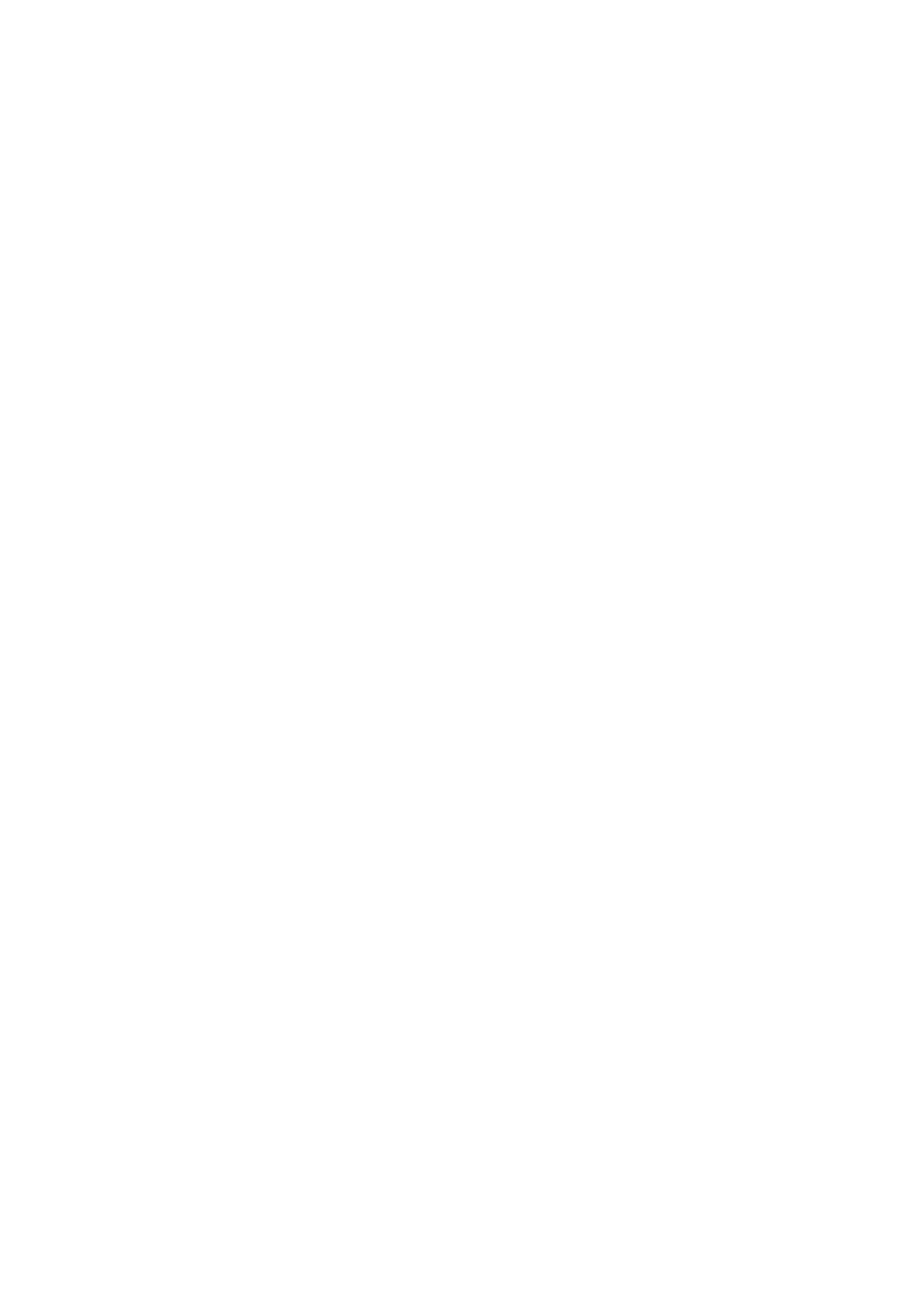## **Contents**

#### page

- CONTENTS
- SAFETY
- INFORMATION
- UNPACKING
- RECOMMENDED SPEAKER SETUP
- SPEAKER CONDITIONING & BREAK IN
- CLEANING
- LAYOUT & FUNCTIONS : REAR PANEL
- CONNECTING
- PLAYING
- LIMITED WARRANTY
- SPECIFICATIONS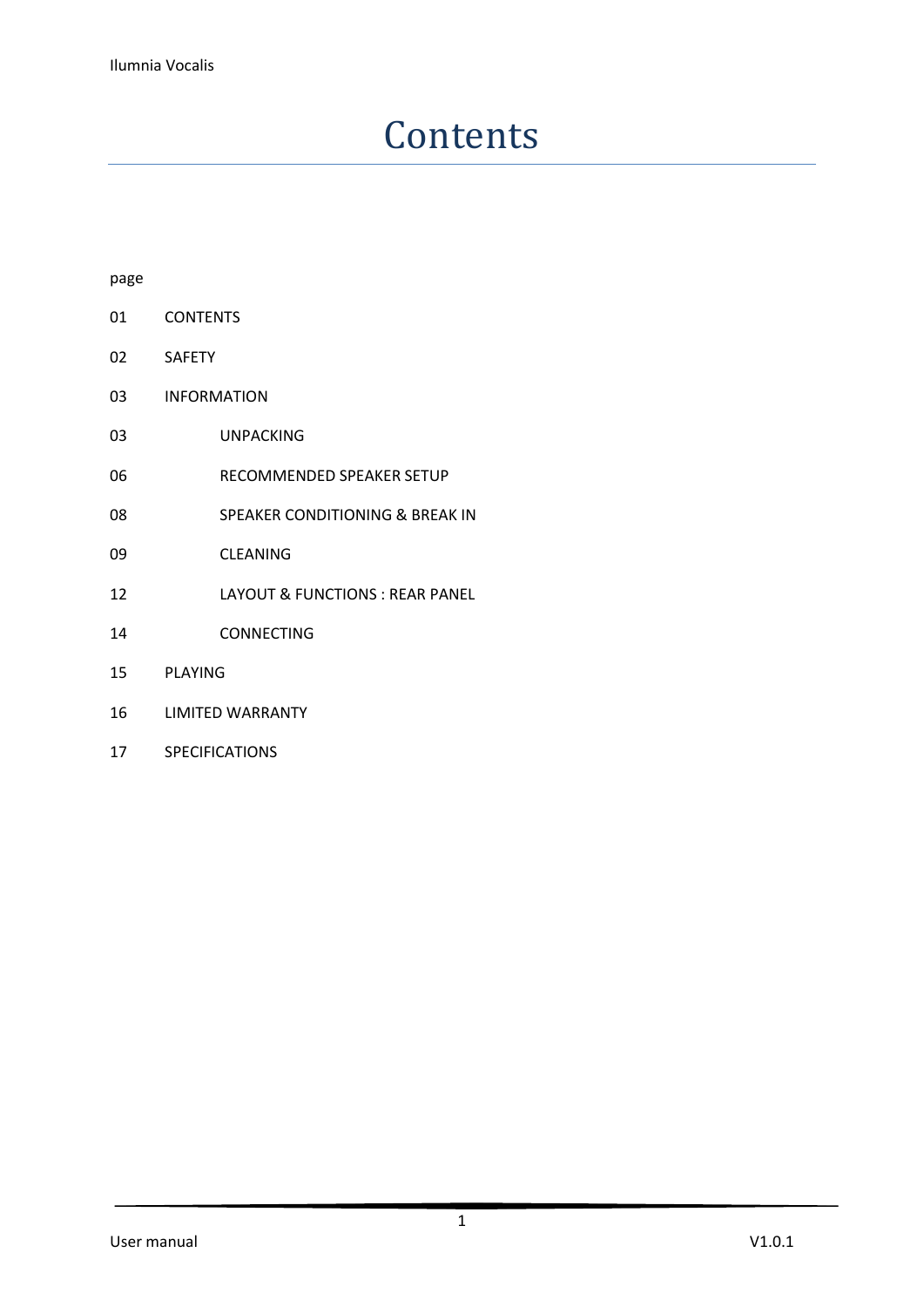**Congratulations on your new Ilumnia speakers.**

**These speakers incorporate the unique LEMS technology only found in Ilumnia loudspeakers. However, this technology requires some extra attention from its owner.** 

**To enjoy them to their fullest potential it's imperative to invest a little bit of your time to read this manual. It contains valuable information on how to get the most out of your speakers and how to handle and maintain them properly. We're sure you won't regret.**

**Enjoy!**

## Safety **Instructions**

Servicing is required when the product has been damaged. Do not attempt to service this product yourself.

Opening or removing covers may expose you to dangerous voltages or other hazards.

Please contact your dealer or distributor in case of any damage or malfunction.

Please **store this instruction manual** for future reference or in case of transportation.

Do not use this product near liquids or moisture. Read our special paragraph concerning cleaning carefully.

Unplug this product from the wall outlet before cleaning. Avoid dust and dirt.

Place the units on a solid surface. Do not block any ventilation openings or cooling fins, **including the bass reflex port!**

To prevent risk of fire or electric shock, avoid over loading wall outlets, extension cords or integral convenience receptacles.

Do not let objects or liquids enter the product.

Do not install near any heat sources, such as radiators, heat registers, stoves or other appliances that produce heat.

Use proper power sources. Plug the product into a proper power source, as described in the operating instructions or as marked on the product.

Protect the power cord from being walked on or pinched, particularly at plugs and the point where they exit from the product.

### **CAUTION :**



## **A** RISK OF ELECTRIC SHOCK, DO NOT OPEN **A**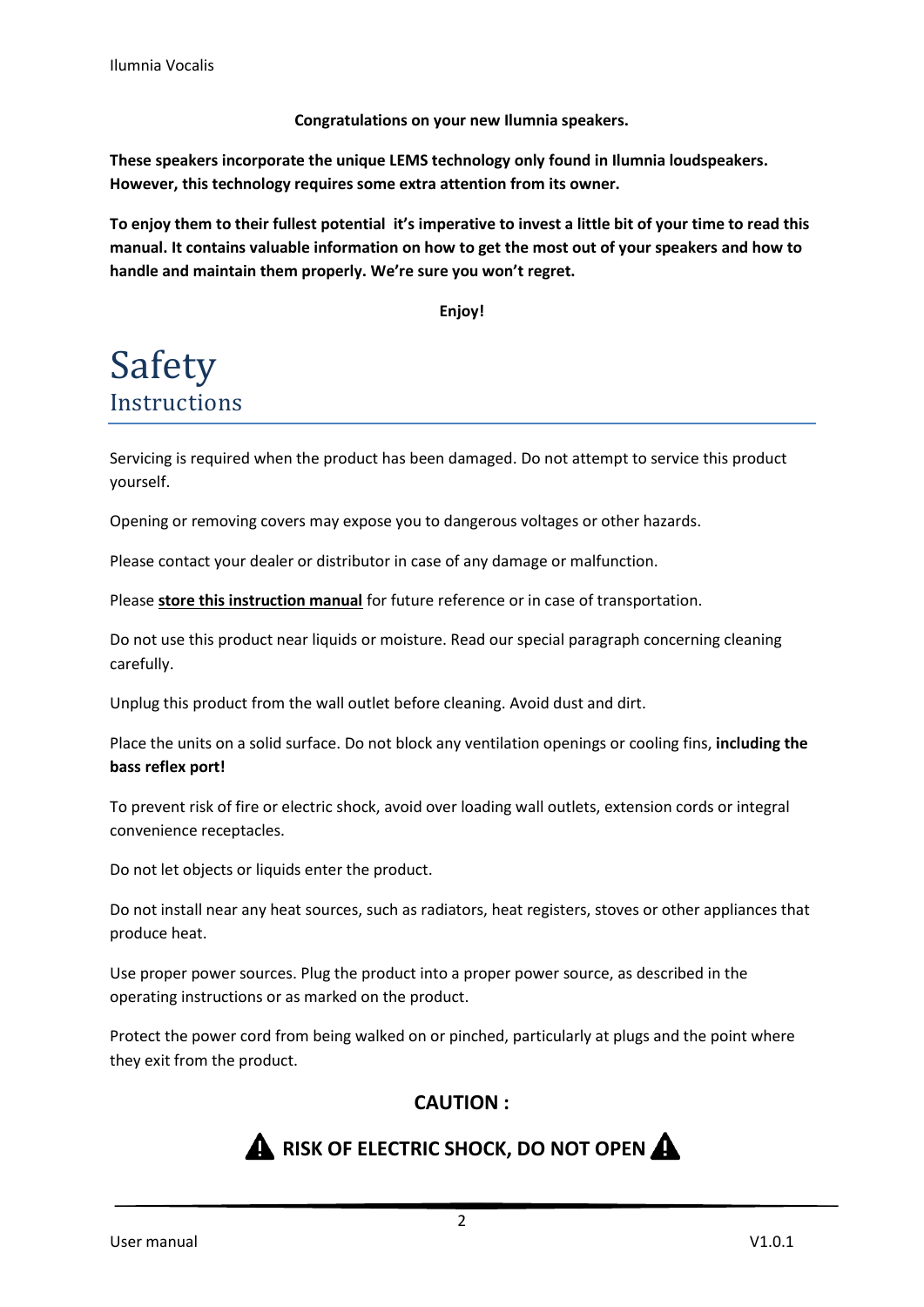## Information Unpacking

Due to the specific nature of these speaker's geometry the necessary attention has to be given to unpacking / repacking.

#### **UNPACKING PROCEDURE**

Follow these steps :

#### **WARNING : Avoid touching the cone during these operations!**

1. Place the carton box flat (horizontal) on one of its sides so that the bottom of the box is accessible.



2. Open the bottom of the carton box by folding the carton flaps 270° up so that the content can slip out (as described in step 4)

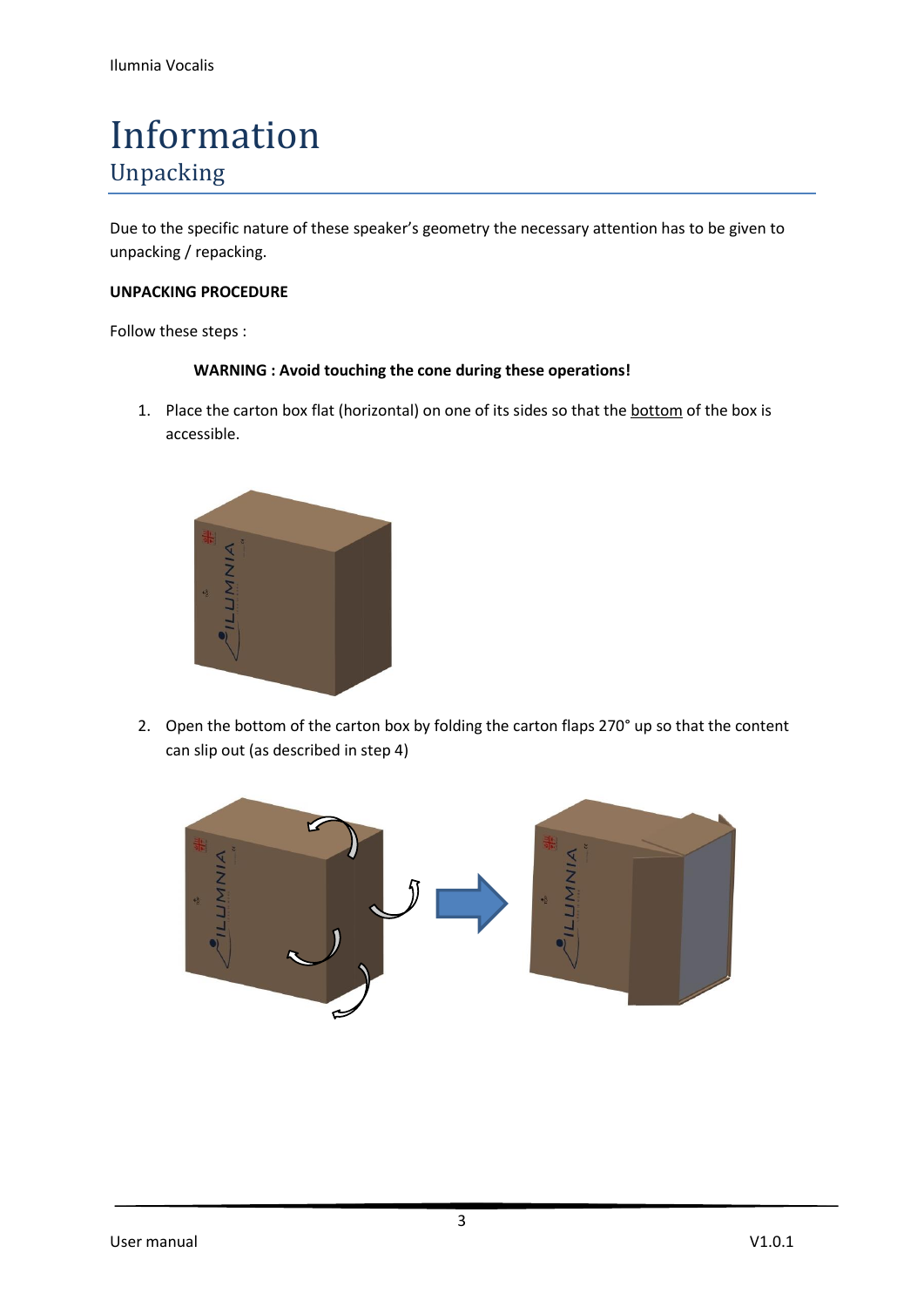3. Place the carton back up so that the Ilumnia logo is in horizontal position and the "UP" arrow is pointing upwards to the ceiling.



4. Now lift the carton box slowly upwards so that the speaker including the EPS packaging slips out of the carton box from the bottom. Watch out not to tip over the speaker.



5. Now carefully lift up the top part of the EPS packaging.

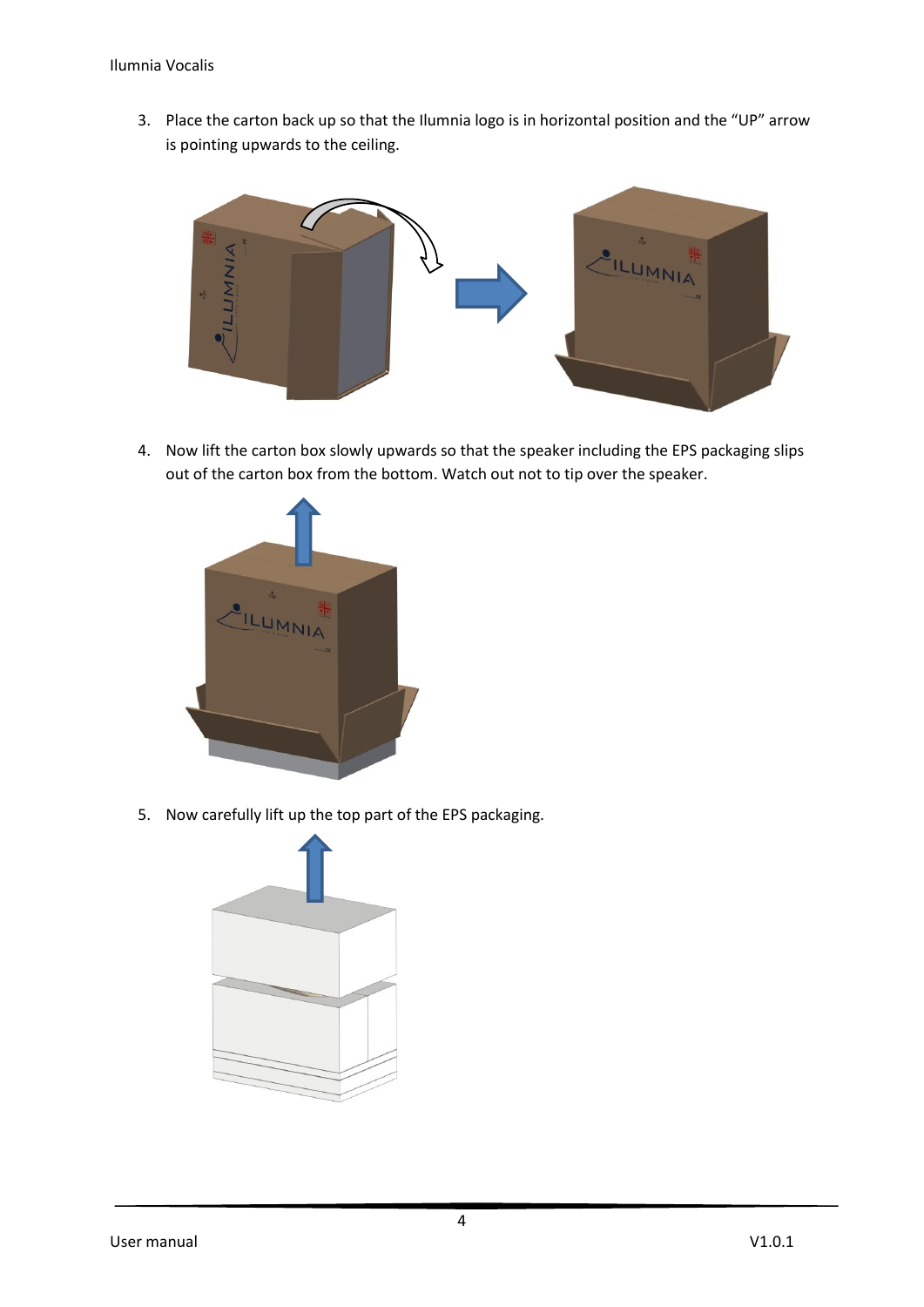6. Remove the other EPS packaging parts from the speaker.



- 7. Remove the protection bag from the speaker
- 8. Remove the fixing foam part between tweeter and LEMS driver by gently sliding it from the phase plug.



**Do not break or throw away this protective piece. Otherwise it will be impossible to further handle or ship the speakers as the cone must stay at all times at its rest position while the speaker is being handled or shipped!**

For repacking : follow these instructions in reverse order.

#### **RECOMMENDATION**

**We strongly recommend that you keep the original carton and EPS packing material for future use and shipping. It has been 3D shaped to optimal protect the speakers against shipping damage.**

**It's virtually impossible to ship the speakers safely in any other packaging material.**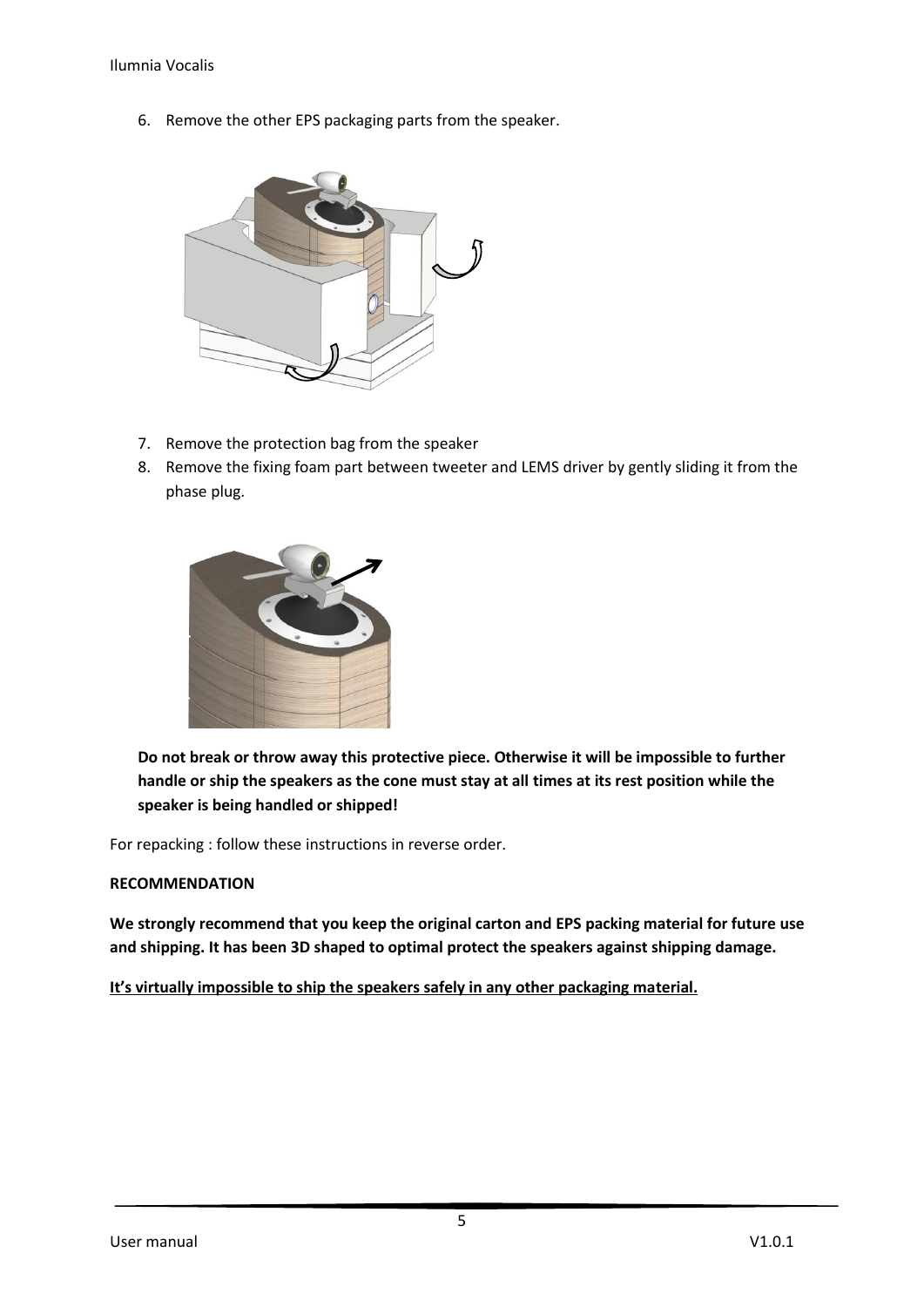## Recommended Speaker Setup

### 1. Positioning

Correct speaker placement has a huge impact on sound quality. Every room has its optimal layout for positioning the speakers.

In this part of the manual we will give you some guidelines to position the speakers but the result of these guidelines will strongly depend on your rooms acoustical properties and dimensions. We do suggest you experiment with a few different locations and see which setup yields the best results. Even half of an inch can make a huge difference in performance, especially when focusing and sound staging capabilities are concerned.

For the best bass response we recommend that you keep a minimum distance of 10-45 cm (4" to 18") between the speakers and the rear wall. For height, position the speakers with the tweeters at eye level of your most common listening position. This is important for rendering the soundstage in all 3 dimensions.

Ideally we recommend a distance of about 2,5 till 3 meters (8 - 10 feet) between the 2 speakers.

The distance from the speakers to the listening position should be between 1 and 1,5 times the distance between the speakers to obtain the best sound staging and imaging. We personally prefer 1 time the distance (equilateral triangle) instead of 1,5. But depending on room acoustics, dimensions and also personal taste it can be a good idea to experiment by adding 0,5 to 1 meter (1 - 5 feet) additional distance.

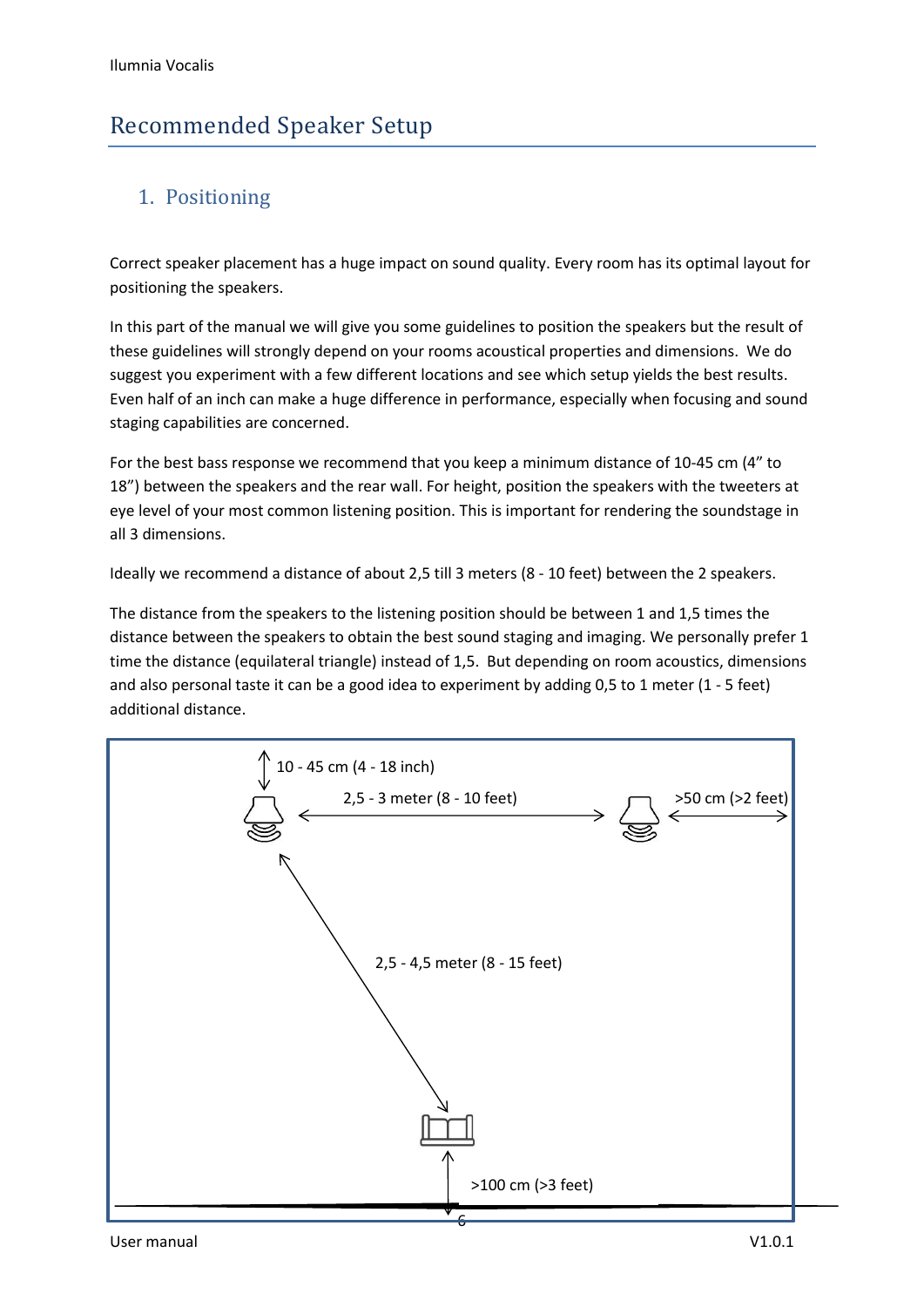### 2. Bass Ports

The Ilumnia Vocalis has an (optional) adaptable bass reflex front loaded port. This port constitutes of 2 parts, the inner and outer tube. To change the tuning of its frequency you can shove the inner tube backwards or remove it completely.

#### **Frequencies of the bass reflex port at different settings of the inner tube**

Inner tube shoved inwards 4cm (1,5 inch) : 46 Hz



Inner tube at the same height as the outer tube : 49 Hz



Inner tube removed : 51 Hz





**WARNING : DO NOT BLOCK THE BASS REFLEX PORT OF THE VOCALIS AS THIS WILL BLOCK VENTILATION TO THE INTEGRATED POWER SUPPLY**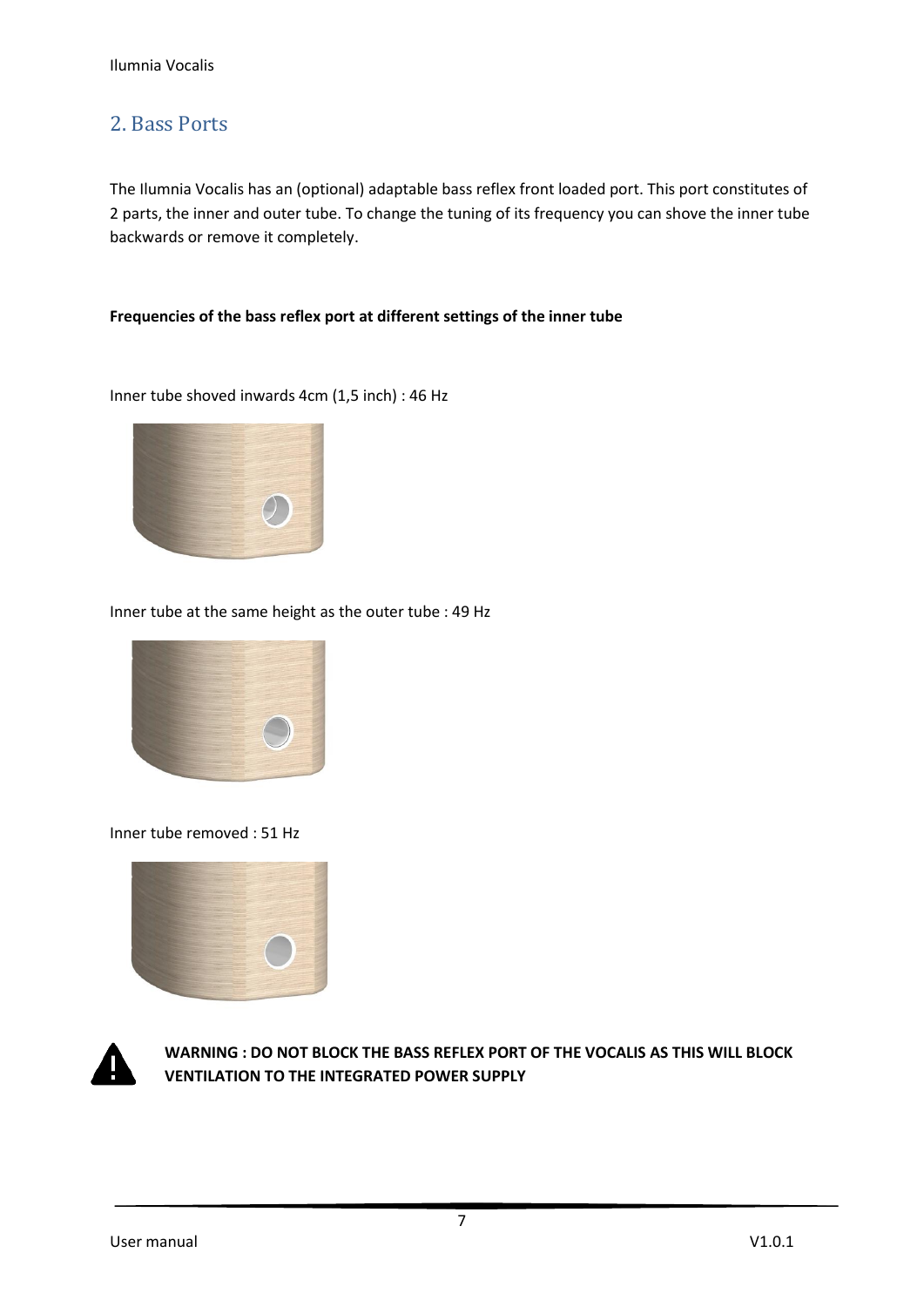## Speaker Conditioning and Break-in

Although a break-in period is not required, we recommend that you play between 100 to 150 hours of music through the speakers before doing any critical listening or speaker placement.

The LEMS driver does not have a break-in period at all because it does not have any parts which are prone to strain like spider and surround. But the tweeter and filter parts do have a break in period.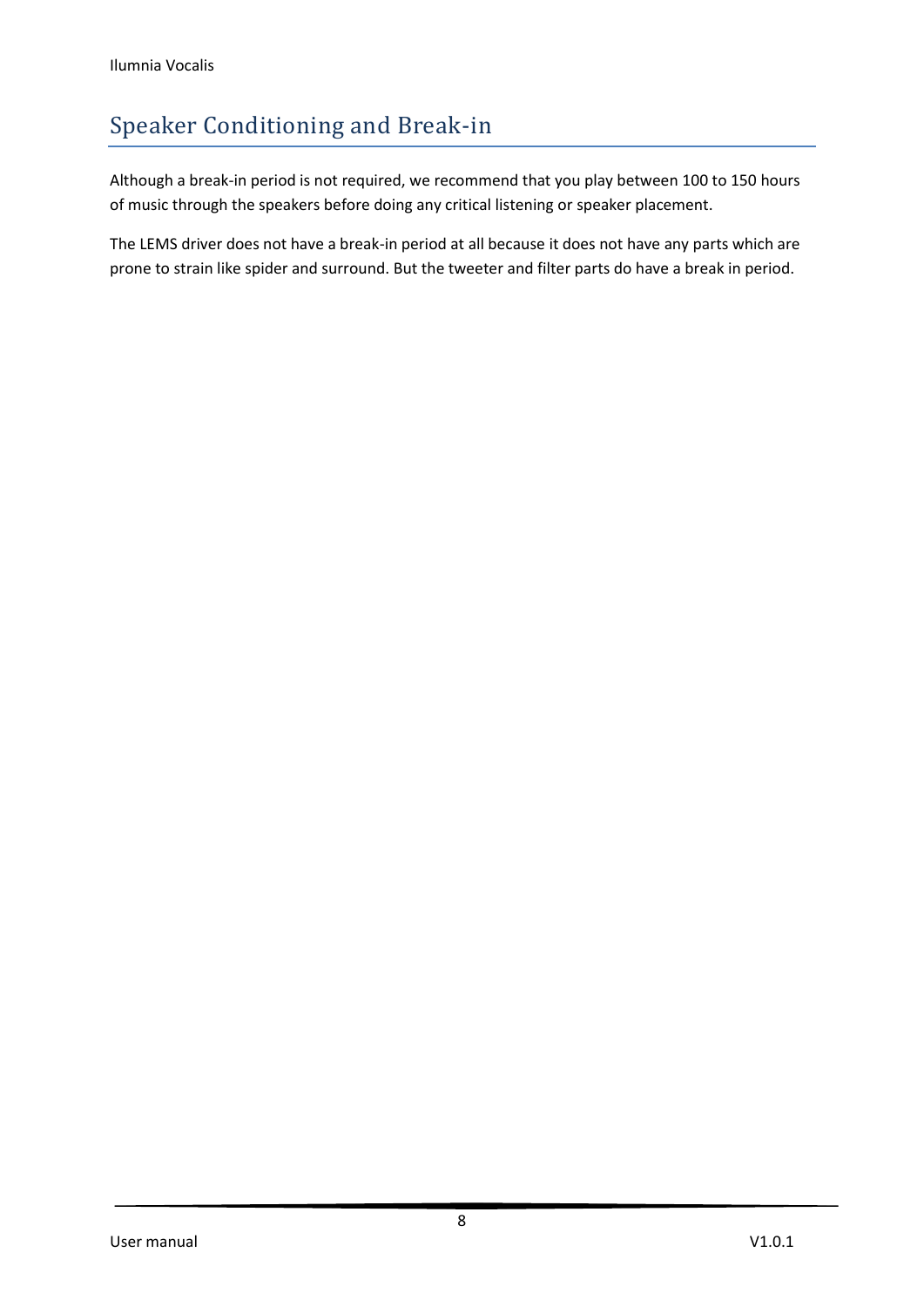## Speaker Cleaning



Do not use any solvents or cleaners on cabinets, aluminum parts or speaker drivers.

Do not use any liquids or moisture on the speaker drivers.

The cabinet and the aluminium parts can be cleaned with a soft damp cloth.

As already mentioned in the disclaimer we do not encourage customers to touch the cone of the LEMS driver. But if there's excessive dust on the LEMS driver and cleaning is really necessary follow these guidelines :

- Try to clean the cone just by gently blowing off the dust (**do not use high pressure tools!!**)
- If this doesn't help : wipe down with a soft, dry cloth. Ideally use a clean and unused SWIFFER DUSTER pad or soft micro fiber cloth. Never use moist or any form of liquids as the cone is made of impregnated paper. Moist or liquids will damage the cone!
- When cleaning, don't use pressure to the cone to avoid deforming the cone or the aluminium closing ring.
- Avoid the cone being turned around its center as this movement can damage our proprietary flatband litz wire which is mounted underneath the cone (not visible).
- Clean the cone from the inside to the outside, see picture.
- To clean the cone, make sure the speaker is set to "ON" and the cone is floating (otherwise you will rub the dust in a gutter formed between cone and outer ring).

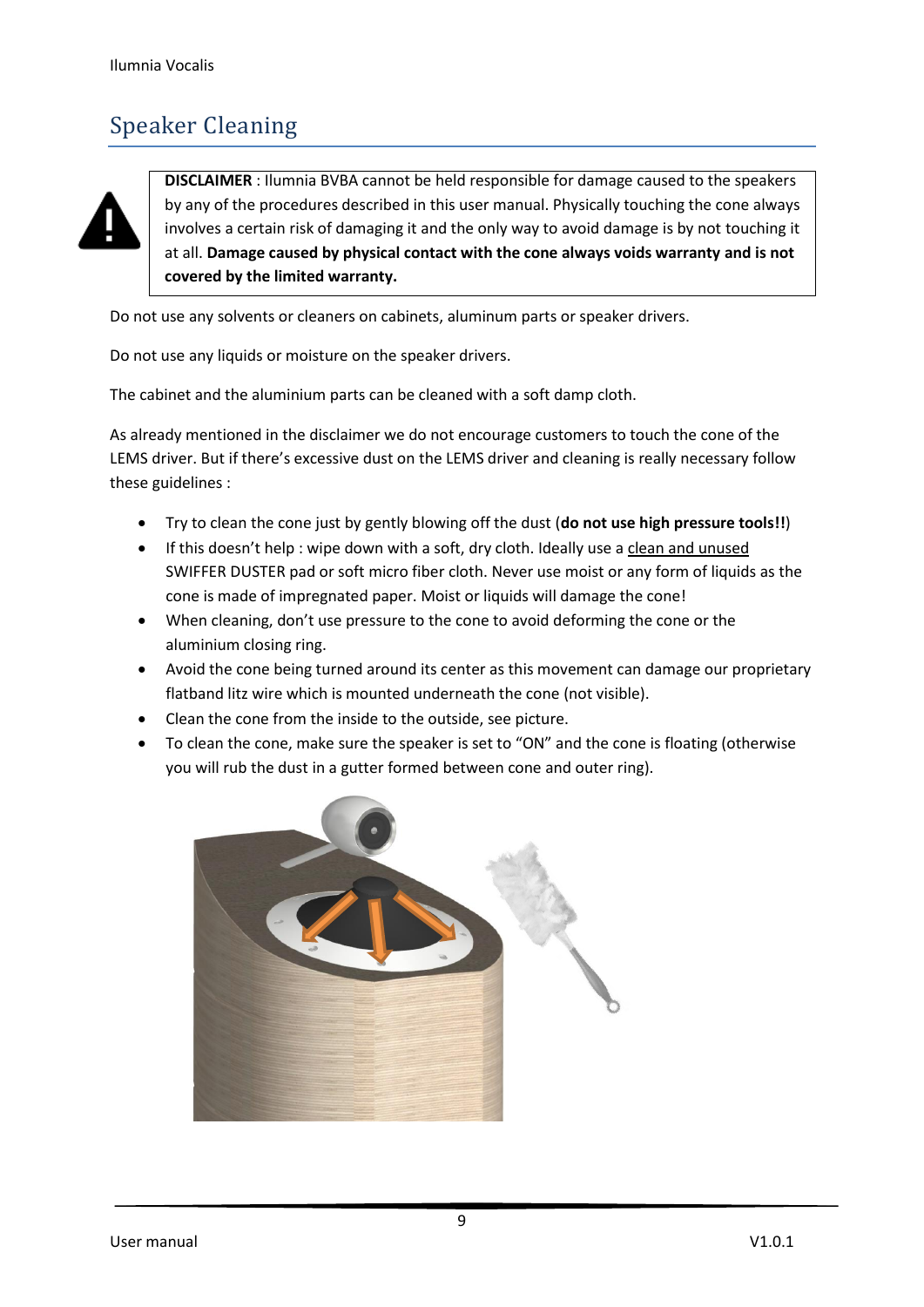#### **If there's a hint of scraping / scrubbing sound coming from one of the LEMS drivers.**

#### **First thing to do : DON'T PANIC, it's not broken**

Most likely a tiny piece of dirt or excessive dust has nested between the outside of the aluminium closing ring of the cone and the inside of the outer chassis ring of the driver.



The tolerance between these two parts is kept to a minimum in order to avoid acoustic short circuit. But there is still a very narrow air gap and we cannot 100% exclude that dirt or dust can fall in between. In practice, if dust or dirt fits in between it also falls through and doesn't get stuck. The pistonic movement of the cone will guide the dirt towards the decompression chamber.

In the exceptional case that dust or dirt gets stuck between outer ring and cone you can easily fix this problem yourself.

#### **Procedure :**

Take an ordinary piece of paper (such as normal 80 grams print paper but don't use any stiff paper like thick photo quality print paper). Cut a corner of the paper and move it between the cone and the outer chassis ring of the driver (see picture on the next page). Go all around the cone and at the same time **hold the cone in a steady position so it won't turn around by the force applied with the piece of paper !** The piece of paper will push the dirt to the surface or in some cases it will fall in the decompression chamber located underneath the aluminum closing ring.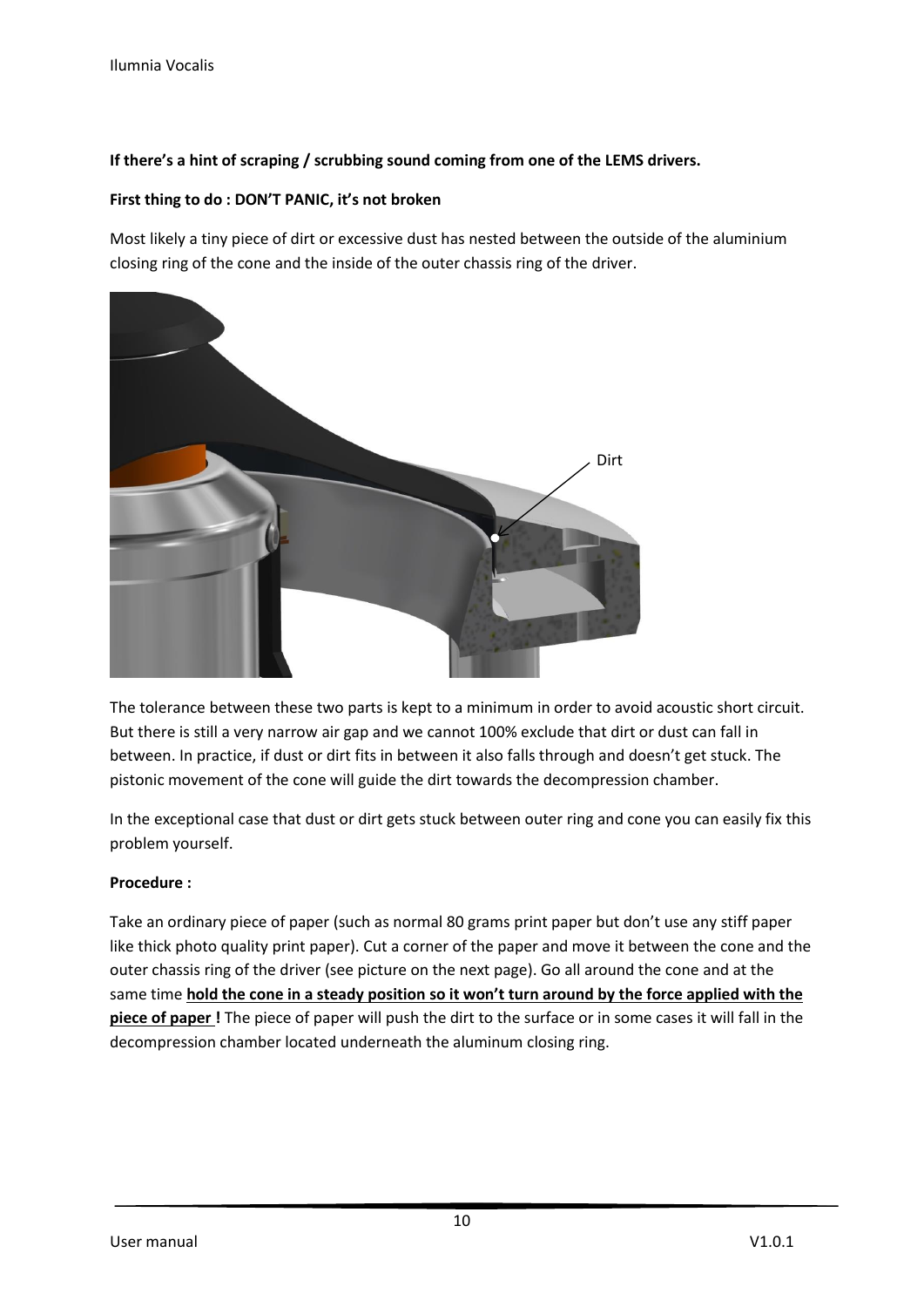

There is no harm in dust or dirt falling into the decompression chamber. It has been designed with sufficient clearance between cone and bottom.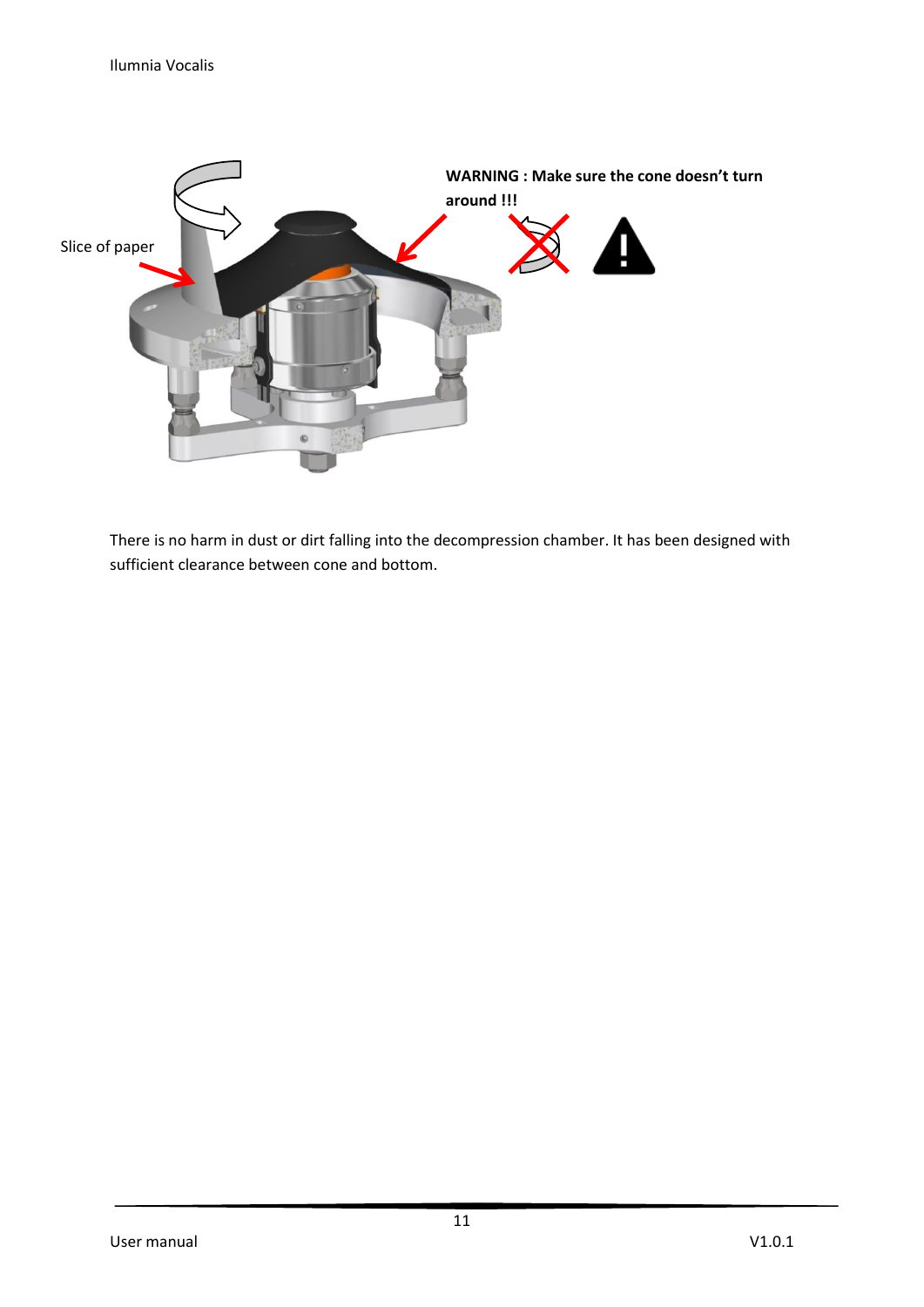## Layout & functions : rear panel

- 1. On / Standby switch with integrated IEC Power supply entry (110-120V/60Hz or 220- 240V/50Hz depending on country, see power connection on speaker for the right voltage)
	- This switch is used to switch the speakers to "standby" mode. After turning the switch to "0" (i.e. "standby") a "standby-mode-sequence"\*\* will start. During this standby-mode-sequence the cone will slowly drop. The standby-modesequence will take about 25-40 minutes. The time may vary slightly between the left and right speaker. This is normal. After the standby-mode-sequence has finished the cone will be in its resting position.



**WARNING : Before disconnecting the speakers from the mains supply ALWAYS turn the "standby" switch to "0" (i.e. "standby") and wait until the "standby-mode-sequence" has finished (i.e. wait until the cone is sitting in its resting position). Not doing so may damage your speakers.**

- 2. Speaker binding posts
- 3. Mid-low frequency equalization rocker switch

\*\* What's the purpose of the "Standby-mode-sequence" ?

After having played music the suspension of the LEMS driver needs to settle before the cone is dropped to its resting position. The purpose of the standby-mode-sequence is to settle the suspension and drop the cone in a specific sequence and during a specific time. Not doing so could damage the driver. So the "Standby-mode-sequence" is more like a safety precaution to protect the LEMS driver.

Power consumption "ON" : 11 watt

Power consumption "STANDBY" : 2,5 watt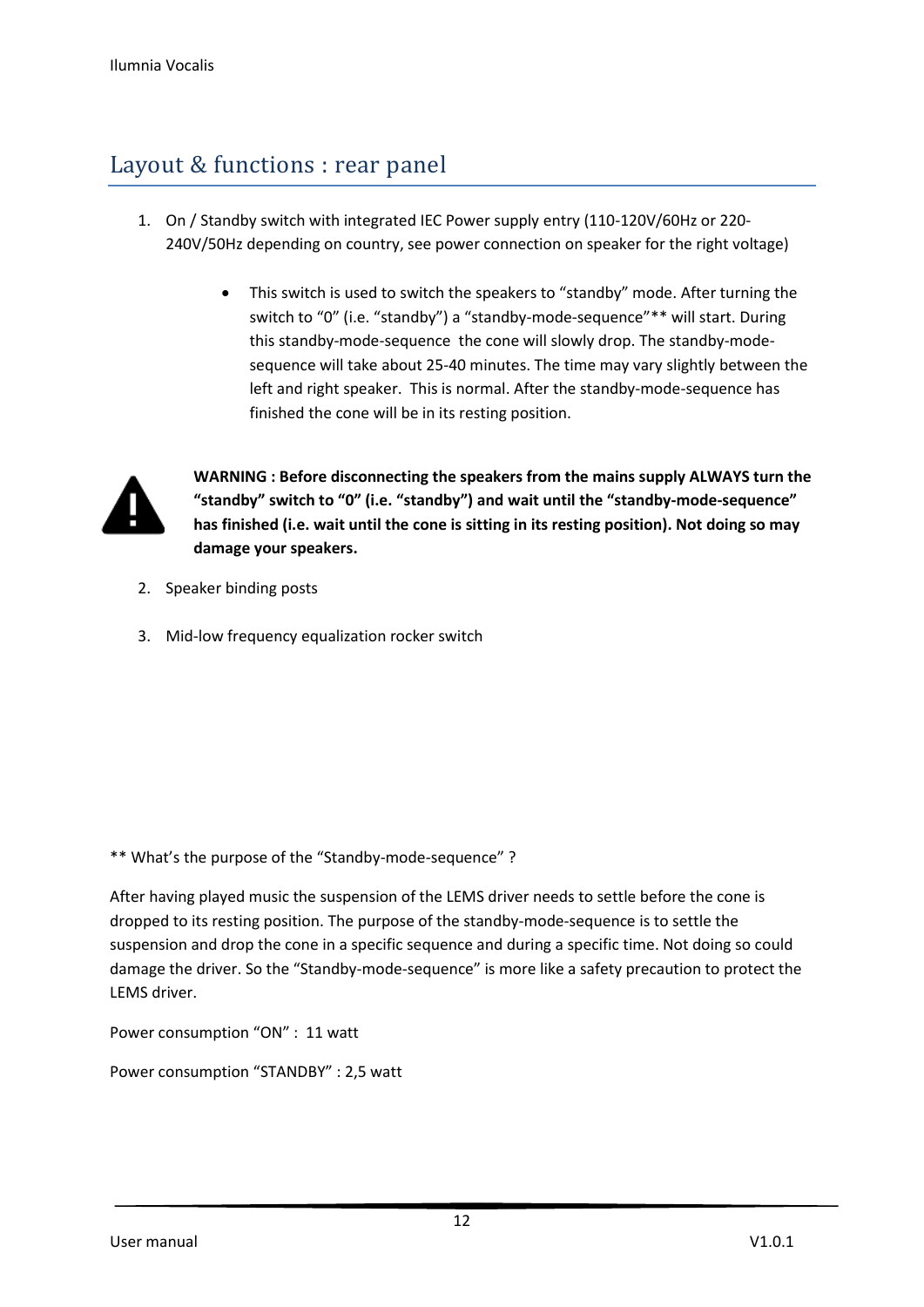



❶ On / Standby switch with integrated IEC Power supply entry



❷ Speaker binding posts

❸ Low frequency equalization rocker switch

## Connecting your speakers

STEP 1

Connect the RED(+) and BLACK(-) signal terminals ( $\bigcirc$ ) of the left speaker to the amplifiers left channel.

Connect the RED(+) and BLACK(-) signal terminals (❷) of the right speaker to the amplifiers right channel. (also see amplifier user guide)

#### STEP 2

Connect the power cord into the IEC Power supply entry (❶) of the left speaker and the other end into the mains wall outlet.

Connect the power cord into the IEC Power supply entry (❶) of the right speaker and the other end into the mains wall outlet.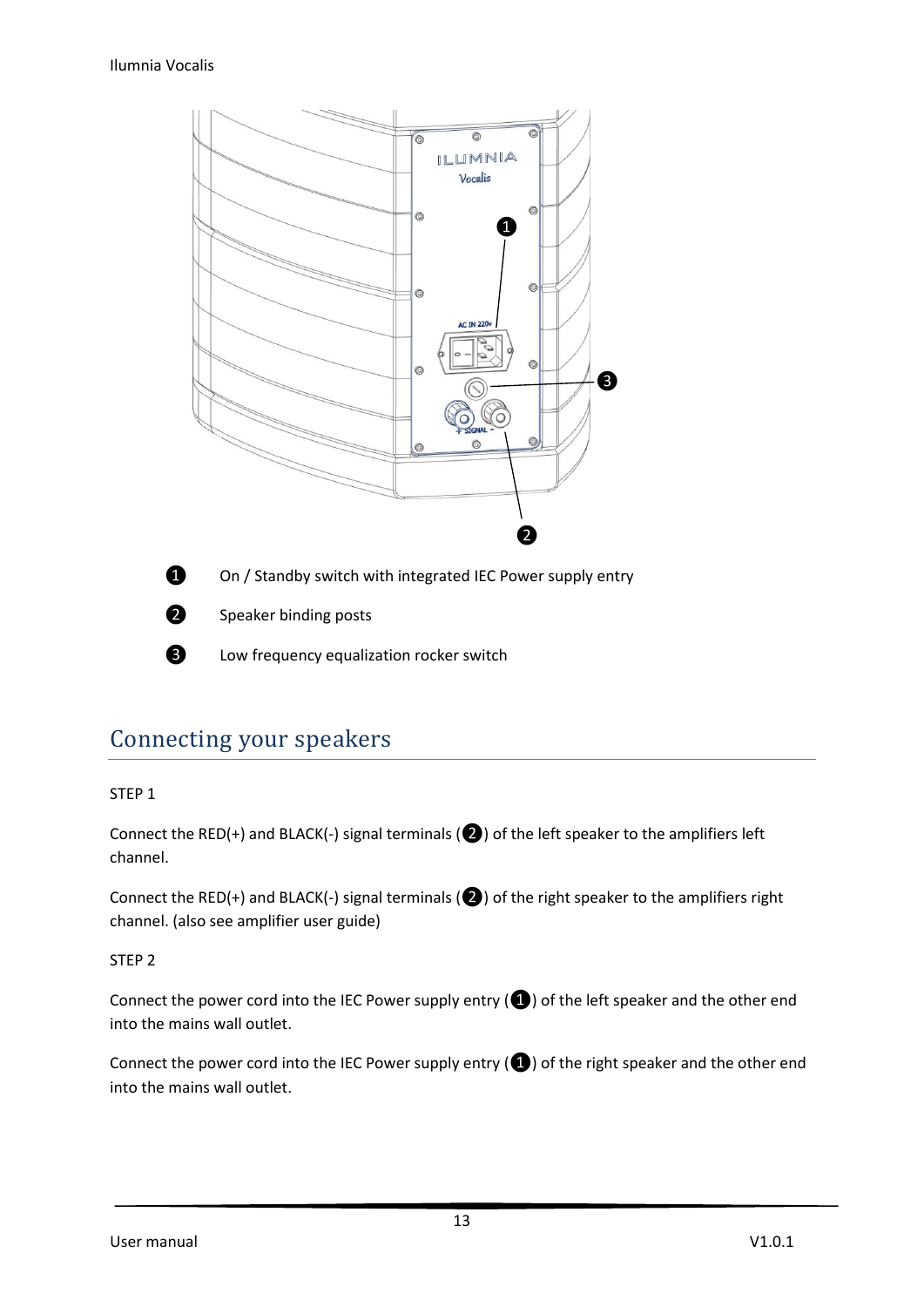Ilumnia Vocalis

❸ 3 position rocker switch. This switch controls the energy in mid-low frequencies as shown in the graph below.

All indications below are when the user is behind the speaker and looking at the back of the speaker.



#### 1> Rocker switch to the utmost left position

2> Rocker switch to the middle position



#### 3> Rocker switch to the utmost right position

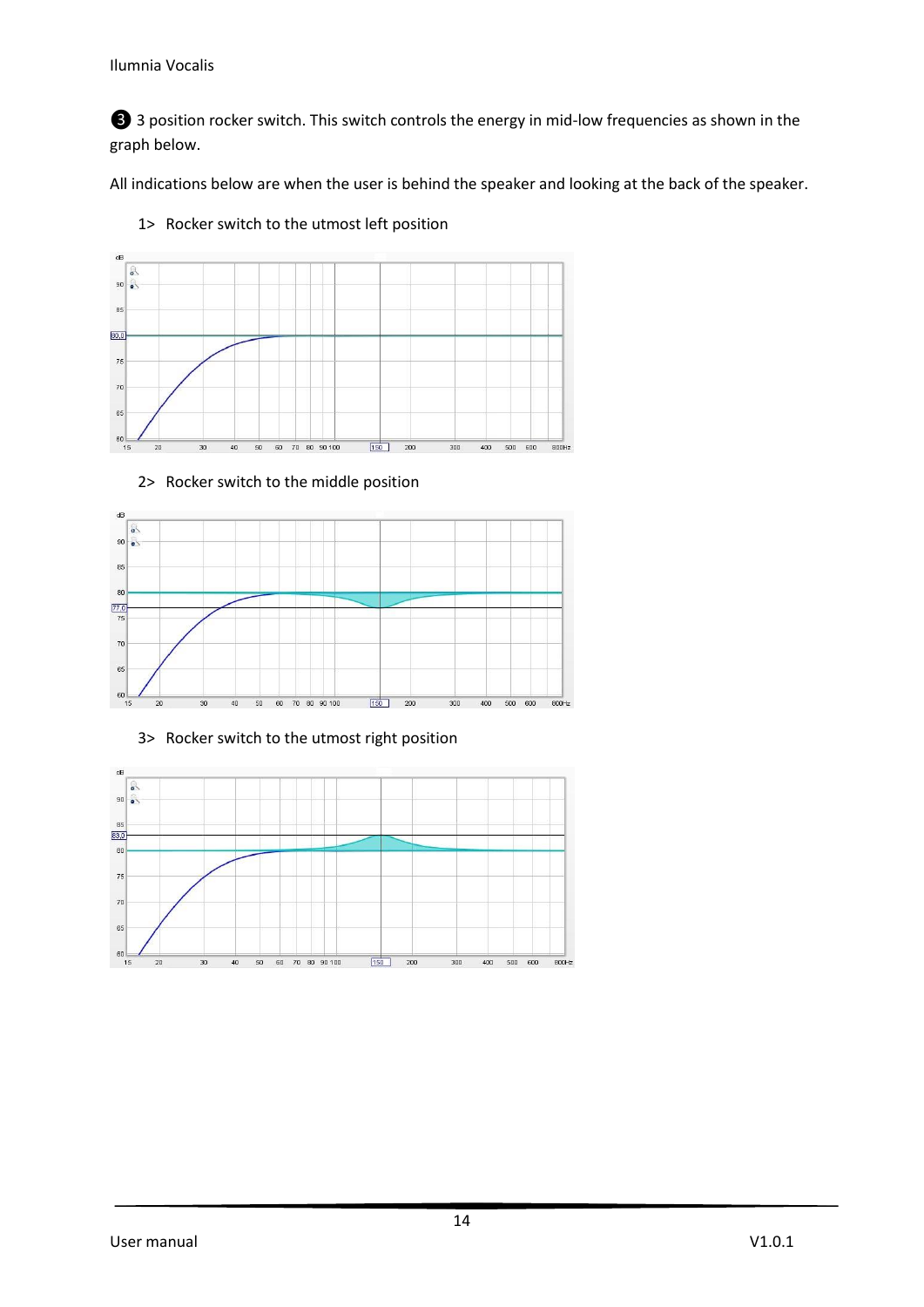## Playing music

Switch "on" (marked "1") both speakers at the back of the speakers before playing any music.



**Important remark : if the speakers are cut off the mains or in standby mode only the tweeters of the speakers will work.**

This is done to protect the LEMS driver from being fed with music signal while the cone is not floating (i.e. in resting position). The tweeter is never cut off to keep a minimum load for the amplifier (this is done to protect tube amplifiers from being played without load).

**IMPORTANT NOTE :** These speakers have an active electromagnetic field to float the cone. This field also creates a limited amount of heat. The engine of the driver needs to be at a temperature of at least 23°-24° Celsius (73-75° Fahrenheit) or higher to perform optimal. After being switched on, this corresponds to a warm-up time of about 15-30 minutes from cold (depending on room temperature). The pole piece and phase plug of the LEMS driver have been designed for an optimal temperature control of the driver. After some time the phase plug can feel lukewarm, this is normal.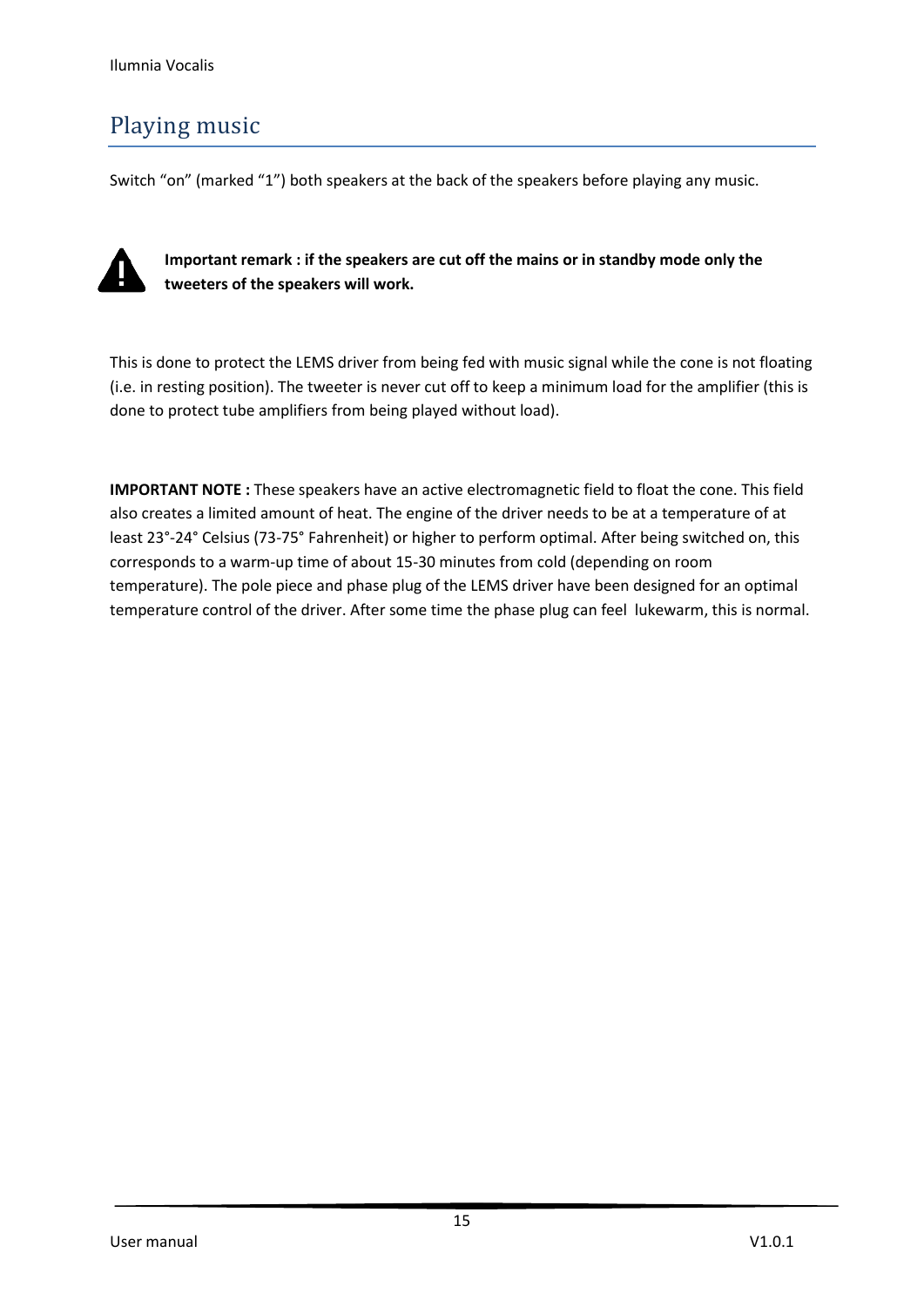## Limited Warranty

This product has been designed and manufactured to the highest quality standards. However if something goes wrong with this product, the official distributor warrants free replacement of parts or repair.

#### **How to claim parts or repair under warranty:**

To have your product serviced under warranty, you must contact the dealer from where you bought the product.

This limited warranty is valid for the original owner for a period of two years from the date of purchase and solely after registration of your product. You can register your product by sending the product registration form provided with this User Manual together with a copy of the original purchase invoice to [info@ilumnia.be](mailto:info@ilumnia.be) or send it by mail to : Ilumnia BVBA, Sint Jorisstraat 9, 2450 Meerhout, Belgium.

You may also ask your dealer to assist you.

Registering your product is mandatory to receive full warranty but also to provide you with the best service on your product. By registering your product we can keep track of its life cycle which is very useful to us when service or repair should be in order.

#### **What is covered by the limited warranty:**

The limited warranty covers all production and material defects of the product, except for the damages stated below.

The supplier is liable only to repair or replace defective parts of products and the supplier is not responsible for indirect losses or damages arising from the use of the product.

#### **What is not covered by the limited warranty:**

- 1. Damages caused by packing and transport.
- 2. Transportation costs for servicing are not covered by the warranty.
- 3. Defects caused by accidents, misuse, normal wear and tear, mis-maintenance, voltage variation and overloading.
- 4. A service repair or replacement cannot exceed the value of the product under warranty, in no event shall Ilumnia BVBA be responsible or liable for special, incidental, consequential or indirect damages or losses.
- 5. Damages caused by incorrect installation, operation or maintenance.
- 6. Damages caused by modification or repair by a non-authorised service centre and or use of nonoriginal spare parts.
- 7. Minor cosmetic imperfections (they may occur as these products are handcrafted)
- 8. Damages due to conditions beyond the supplier's control such as fire, rain, strode of lightning, war or other force majeure events.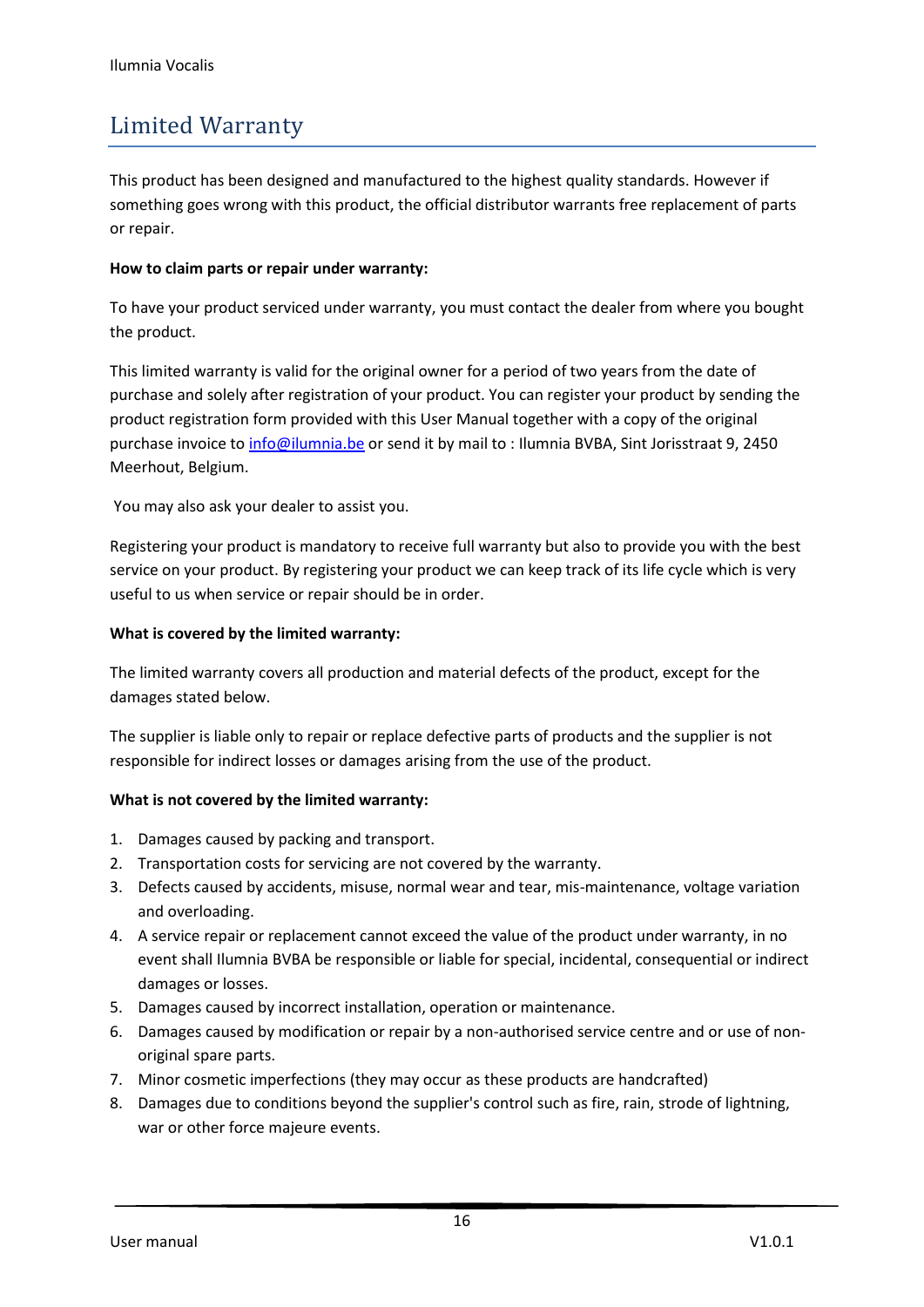## Specifications

#### SPEAKERS

Tweeter: 1 inch soft-dome Woofer: 8 inch LEMS impregnated paper cone Nominal impedance: 8 Ohm Minimum impedance : 6 Ohm Sensitivity 2.83V(1W/1M): 88dB Recommended amplifier power : 20 watt – 250 watt Frequency Response (RAR): 40Hz-25KHz Crossover System: 2-way Dimensions (L x W x H) : 40 x 28 x 48 cm / 15.75 x 11 x 18.90 inch Net Weight: 17 Kg - 37 Lbs per pc.